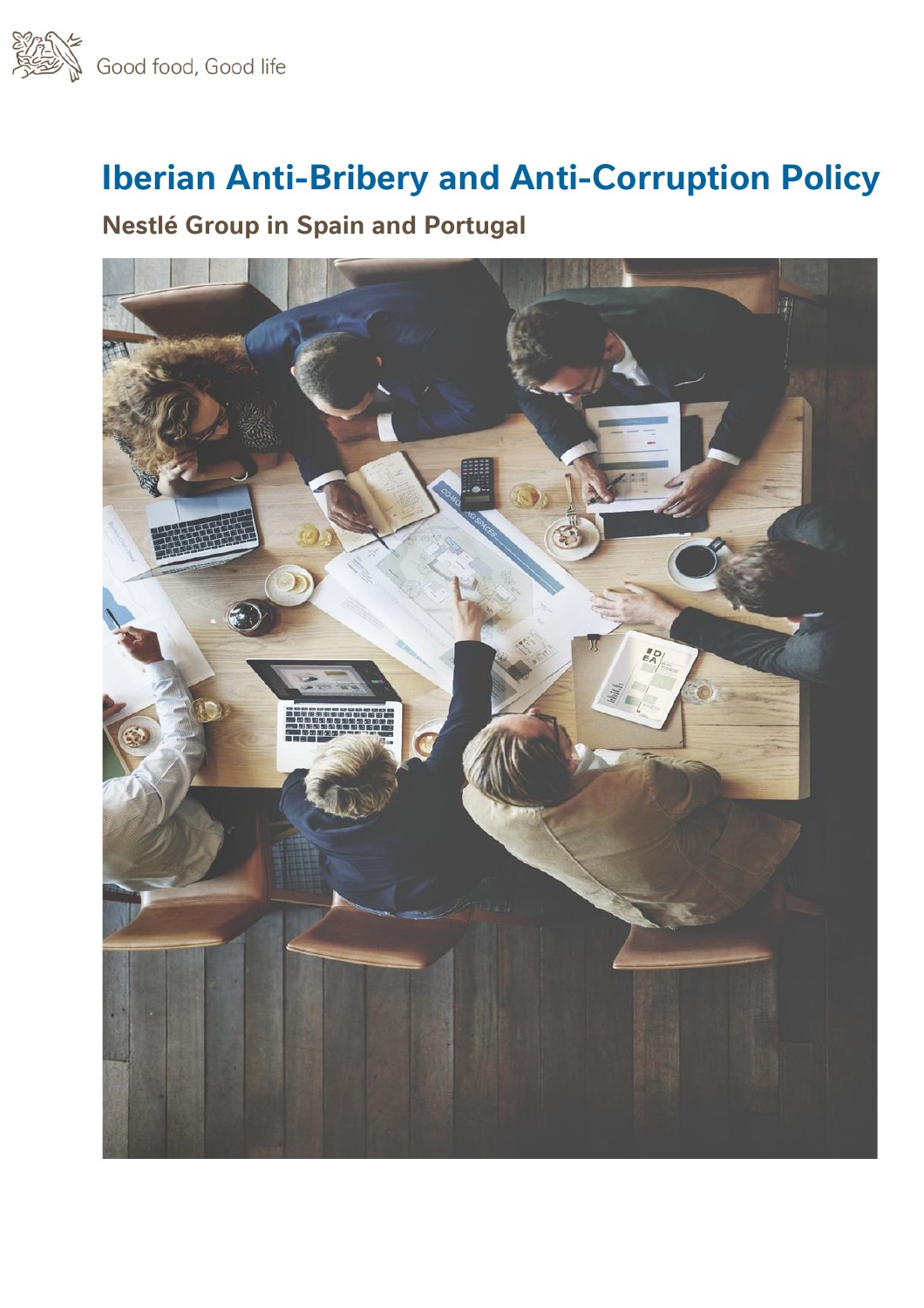

#### **Issuing department** Iberian Legal Services & Compliance

#### **Target audience**

All employees in Spain and Portugal and Third Parties.

#### **Approver**

The Management Bodies of Nestlé Group in Spain and Portugal

#### **Date of approval** June 2022

**Repository** All Nestlé Principles and Policies, Standards and

Guidelines can be found in NestleDocs, on the Nest

#### **Copyright and confidentiality**

All rights belong to Société des Produits Nestlé S.A., Vevey, Switzerland. © 2022, Société des Produits Nestlé S.A.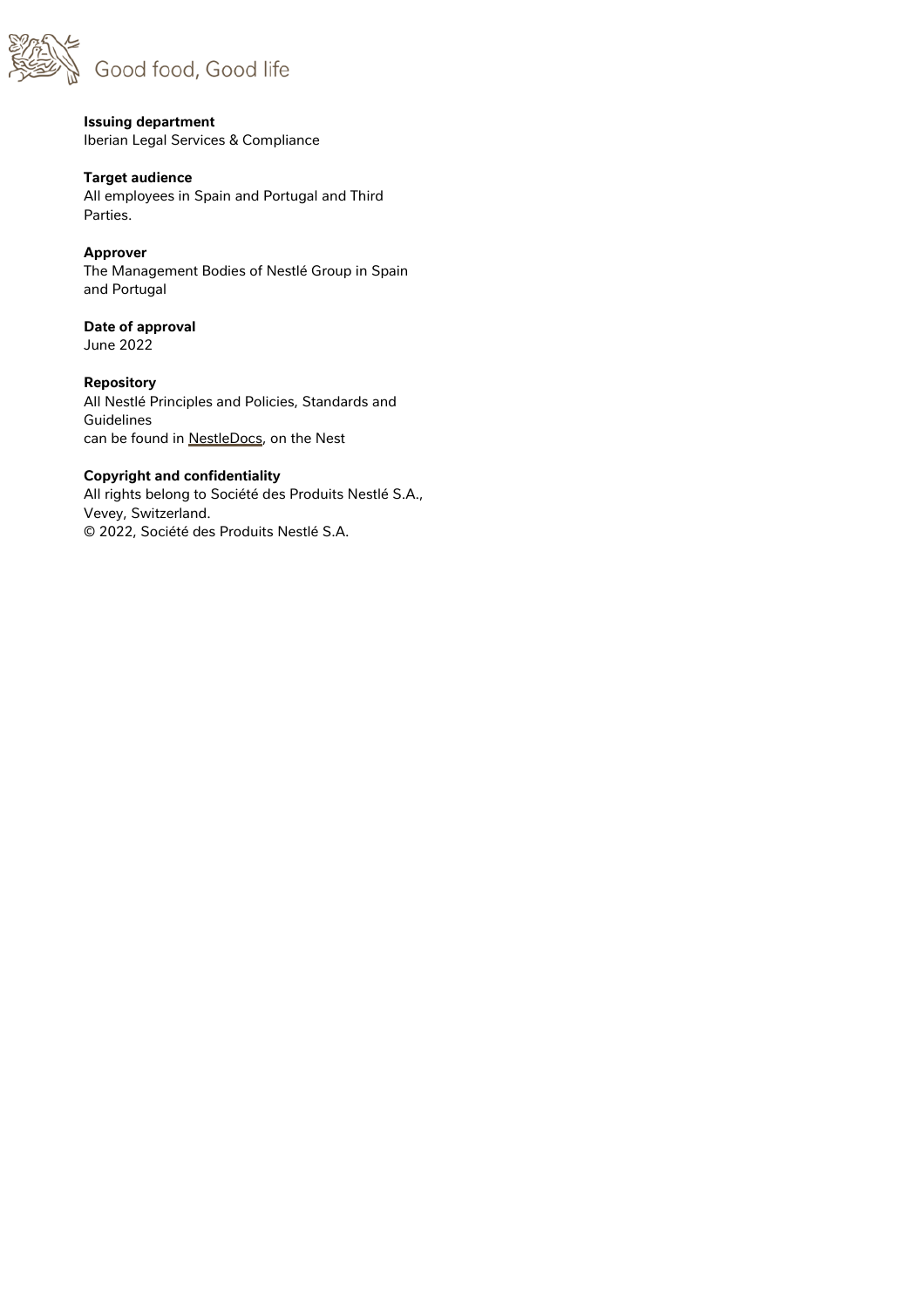

## **Introduction**

Corruption affects every country in the world. It undermines trust, impacts millions of people, reduces economic growth and weakens democracy. The fight against corruption is not only crucial for building a peaceful, inclusive and prosperous society for all, it is also one of the conditions for accelerating progress towards the achievement of all Sustainable Development Goals. And businesses can play a key role to fight corruption.

#### **Nestlé's Commitment against corruption**

The **Nestlé Group in Spain and Portugal** (hereinafter referred to as "**Nestlé**") is strongly committed to the highest standards of business ethics and compliance.

Nestlé condemns any form of bribery and corruption (as set out in Sections 10 and 11 of the Code of Business Conduct). Thus, Nestlé is committed to act in compliance with all applicable laws, statutes, regulations and codes in those jurisdictions where it conducts business, including the Spanish and Portuguese Penal Codes and subsidiary legislation and all international anticorruption standards (for example, the United Nations Convention against Corruption, the OECD Convention on Fighting Bribery of Foreign Public Officials in International Business Transactions, etc.).

Nestlé also supports UN Sustainable Development Goal 16 that helps fight corruption, strengthens institutions, human rights and the rule of law, which are important business priorities for us, as well as Principle 10 of the UN Global Compact which flag corruption as a major hindrance to sustainable development.

### **Purpose of this Policy**

The purpose of this Policy is to convey to all Nestlé's Employees and Third Parties an unambiguous message of opposition to bribery and corruption in all of its manifestations. Thus, this Policy describes Nestlé's commitment to this effort and the obligations of its Employees and Third Parties to conform our business activities to anticorruption regulations. Nestlé also encourages all Employees and Third Parties to denounce any corruption practice, namely by using our whistleblower system, the Speak Up Line.

### **Scope and application**

This Policy applies to the Employees and Third Parties of Nestlé while conducting Nestlé's business.

This Policy provides a general framework to fight against bribery and corruption in Nestlé's business activities. With the purpose of developing and implementing the commitments and principles set forth in this Policy, the Compliance Committee may adopt procedures or rules. In any case, said procedures or rules shall: (i) not contravene the provisions set forth in this Policy; and (ii) be formally reported, reviewed and approved by the Compliance Committee.

In the event that the applicable local anticorruption regulations are stricter than those of this Policy, such provisions shall be complied with and, in any case, their violation will constitute also a violation of this Policy. Any exception to the rules and guidelines described in this Policy should be formally approved by the Compliance Committee.

The safety of Nestlé's Employees and Third Parties is a high priority for Nestlé. If to avoid imminent bodily harm or illegal detainment, an Employee or Third Party is compelled to act against the rules set out in this Policy, the affected Employee or Third Party shall immediately inform the Compliance Manager (either directly or through Speak Up line). If possible and practical under the circumstances, such situation should be discussed with the Compliance Committee prior to any act inconsistent with this Policy. Nestlé reserves the right to report such acts to the appropriate authorities.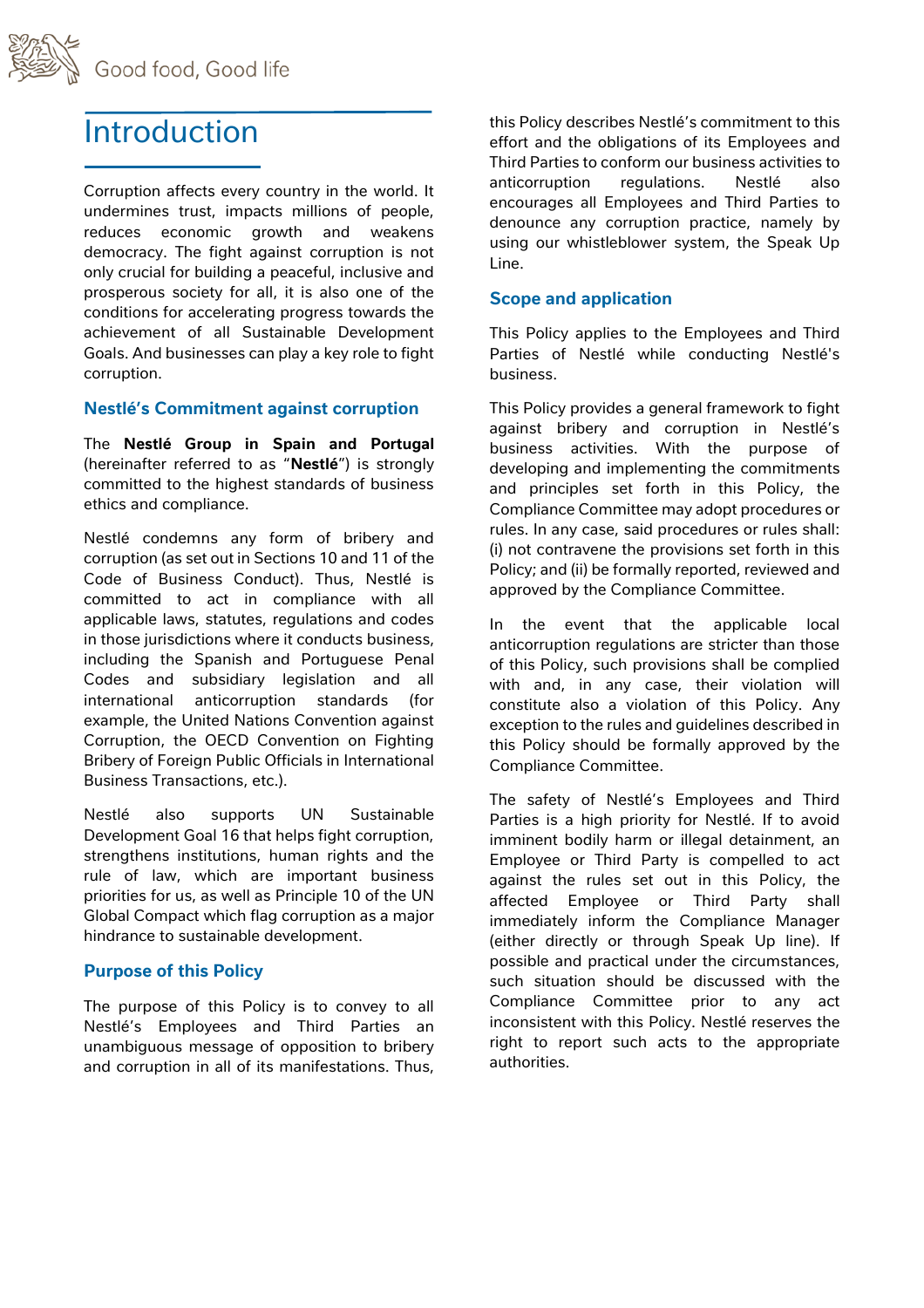

## General Commitments

Nestlé is committed to:

- **1)** Comply and act in compliance with the anticorruption regulations.
- **2)** Ensure that Nestlé's Employees and Third Parties understand this Policy and carry out business on behalf of Nestlé in a legal, ethical and professional manner, according to the anticorruption regulations.
- **3)** Unwaveringly monitor and punish any conduct fostering corruption in any of its manifestations.
- **4)** Maintain effective mechanisms to encourage Nestlé's Employees and Third Parties raising concerns in good faith, or on the basis of a reasonable belief, in confidence and without fear of reprisal.
- **5)** Effectively implement this Policy through procedures or rules, appropriate training and other controls.

# General Prohibitions

Nestlé strictly prohibits the following conducts (or clear derivations from it) to Nestlé's Employees and Third Parties:

| <b>Active</b><br><b>Bribery</b>        | <b>Paying, giving, offering or promising</b> Anything of Value <sup>1</sup> to anyone (including, among others, Public<br>Officials, employees, representatives or managers of Nestlé's counterparties) for the purpose of<br>improperly obtaining or retaining business, or for any other improper purpose or business advantage.<br>Paying, giving, offering or promising Anything of Value to Public Officials or equivalents (other than<br>official taxes and fees) for the purpose of improperly influencing official action, in consideration for<br>them carrying out their official duties or to breach said duties. |
|----------------------------------------|-------------------------------------------------------------------------------------------------------------------------------------------------------------------------------------------------------------------------------------------------------------------------------------------------------------------------------------------------------------------------------------------------------------------------------------------------------------------------------------------------------------------------------------------------------------------------------------------------------------------------------|
| <b>Facilitation</b><br><b>Payments</b> | <b>Making any small payment</b> (other than official taxes and fees) to low-level Public Officials or<br>equivalent in order to expedite or secure performance of routine governmental action over which the<br>Public Official has no discretion (such as permits, licenses, visas and in general obtaining or<br>processing governmental papers or official documents).                                                                                                                                                                                                                                                     |
| <b>Passive</b><br><b>Bribery</b>       | <b>Seeking, accepting or receiving</b> Anything of Value (other than Gifts and Hospitalities allowed under<br>this Nestlé's procedures and rules) offered in exchange for a preferential treatment or other type of<br>advantage in the context of Nestlé's business.                                                                                                                                                                                                                                                                                                                                                         |
| <b>Influence</b><br><b>Peddling</b>    | Influencing any Public Official or equivalent by taking advantage of their personal relationship with<br>him/her to obtain favors or preferential treatment for Nestlé.                                                                                                                                                                                                                                                                                                                                                                                                                                                       |

<sup>&</sup>lt;sup>11</sup> Anything of Value has the meaning of: anything having a value, such as Cash, gifts, entertainment (including tickets or invitations to sporting and cultural events), meals, drinks, refreshments, or other hospitality, payment or reimbursement of travel expenses or vacations, offers of employment to the recipient or a Related Person, cancellations of debt, free use of Nestlé's services, facilities or properties or any other tangible or intangible items having monetary value.

**Cash** has the meaning of: physical currency, vouchers, bonds, cheques, coupons, gift cards, or anything equivalent to cash.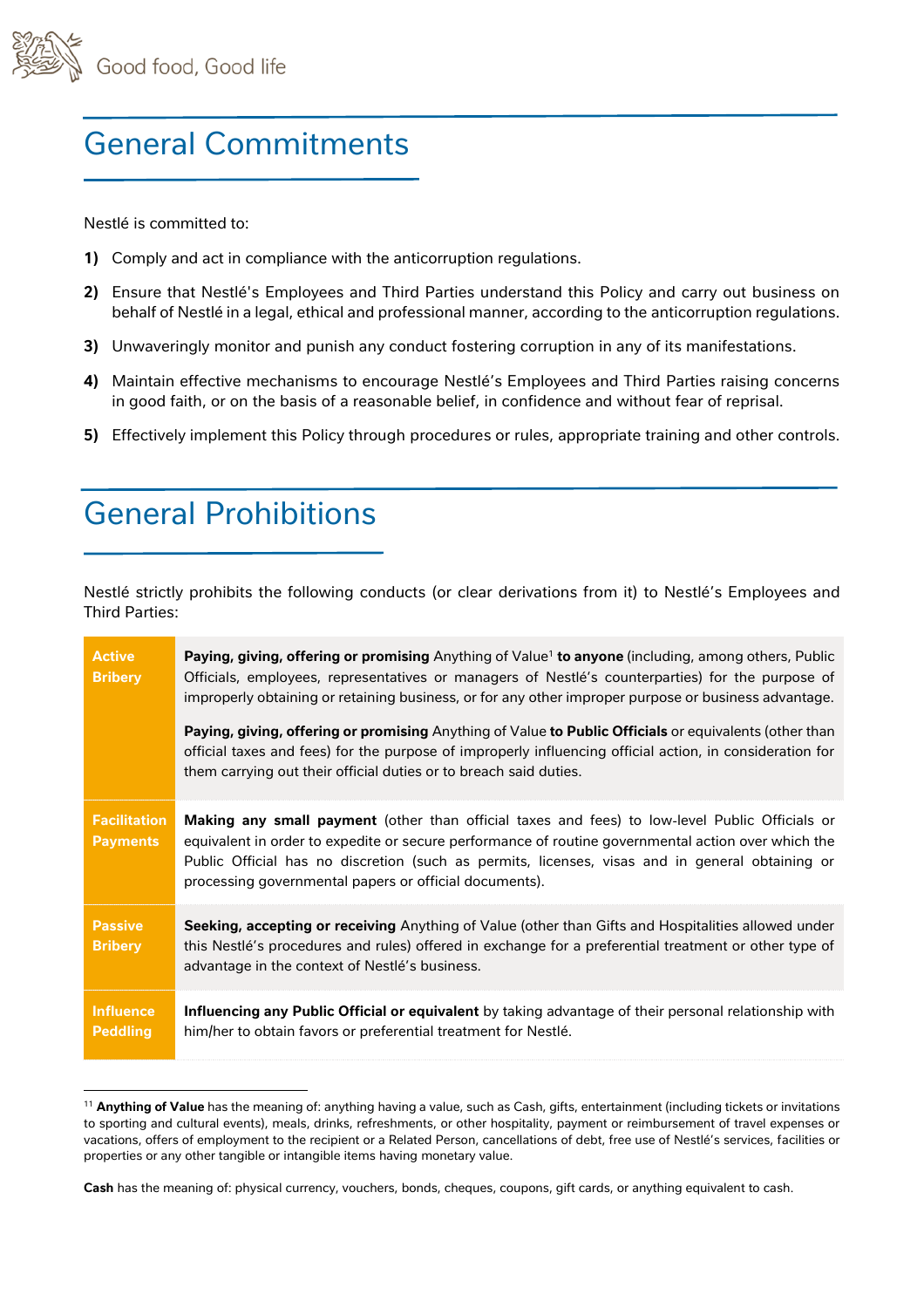

# Key principles of conduct

In order to protect themselves and Nestlé from bribery risks, Nestlé's Employees and Third Parties shall observe the following principles:

- ✓ **Integrity**: always act with honesty and consistency in doing the "right" thing according to the values set forth in Nestlé's Business Principles, Nestlé's Code of Business Conduct and this Policy.
- ✓ **Transparency**: all Nestlé's business activities and transactions shall be conducted in a transparent manner.
- ✓ **Impartiality and lack of conflict of interest**: never use business connections or advantages to their own (or family's) advantage or to that of a third party or to the disadvantage of Nestlé.
- ✓ **Documentation**: transactions shall be documented in writing and accurately recorded in Nestlé's books and records.
- ✓ **Know your partner**: verify the capacity and integrity of potential Third Parties and other business partners to ensure that Nestlé establishes business relationships only with qualified and reputable individuals and entities.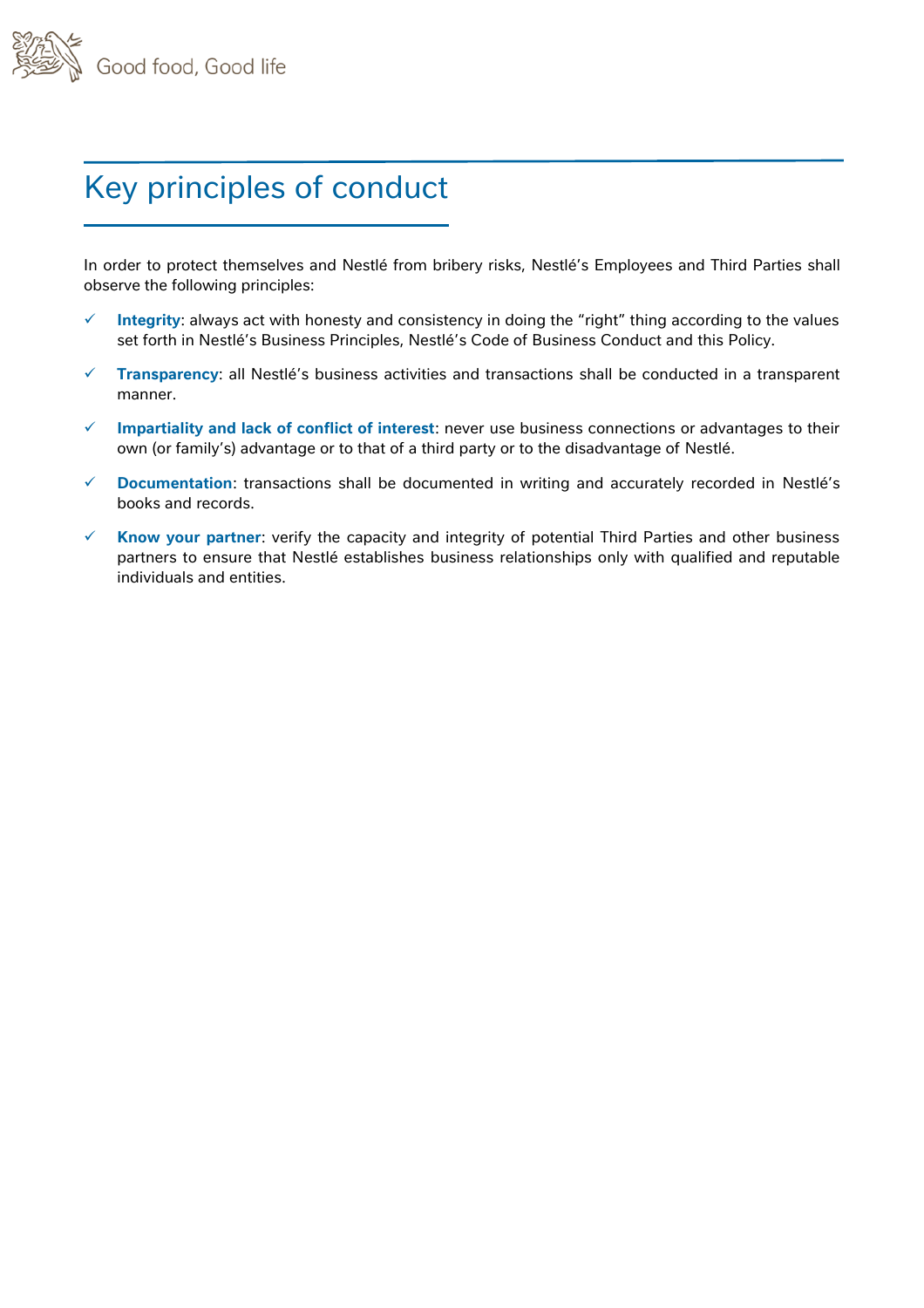

# Roles & Responsabilities

All **Nestlé's Employees** and **Third Parties** are individually required to read, understand and comply with this Policy.

**Nestlé's management bodies** of Spanish and Portuguese legal entities have overall responsibility for the implementation of this Policy.

The **Compliance Committee** and the **Compliance Manager** are the owners of this Policy and have ultimate responsibility for implementation and supervision of the same. The Compliance Committee is entrusted with the continual improvement of the Compliance Program of Nestlé and the Compliance Officer is entrusted with the day-to-day, management of the Policy, jointly deciding with the Compliance Committee.

### **The Compliance Committee**

It is an internal, autonomous and independent body, which has been entrusted with the functions of:

- (i) providing support and advising Nestlé in the process of implementing its Compliance Program;
- (ii) monitoring the compliance of the same by Nestlé's Employees; and
- (iii) managing any breach of such Compliance Program.

The Compliance Committee may be local (i.e. Spanish or Portuguese) or Iberian, but in any case ensuring the principles and requirements required by the applicable regulations in each jurisdiction.

### **The Compliance Manager**

It is an internal, autonomous and independent Officer, which has been entrusted with the functions of:

- (i) managing the Speak Up Line complaints and follow the necessary investigative steps, in coordination with Head of Human Resources of each countries except in the event of a conflict of interest;
- (ii) supporting the Compliance Committee in its functions; and
- (iii) implementing and monitoring the Compliance with the Prevention Plan for Corruption Risk and Related Offenses.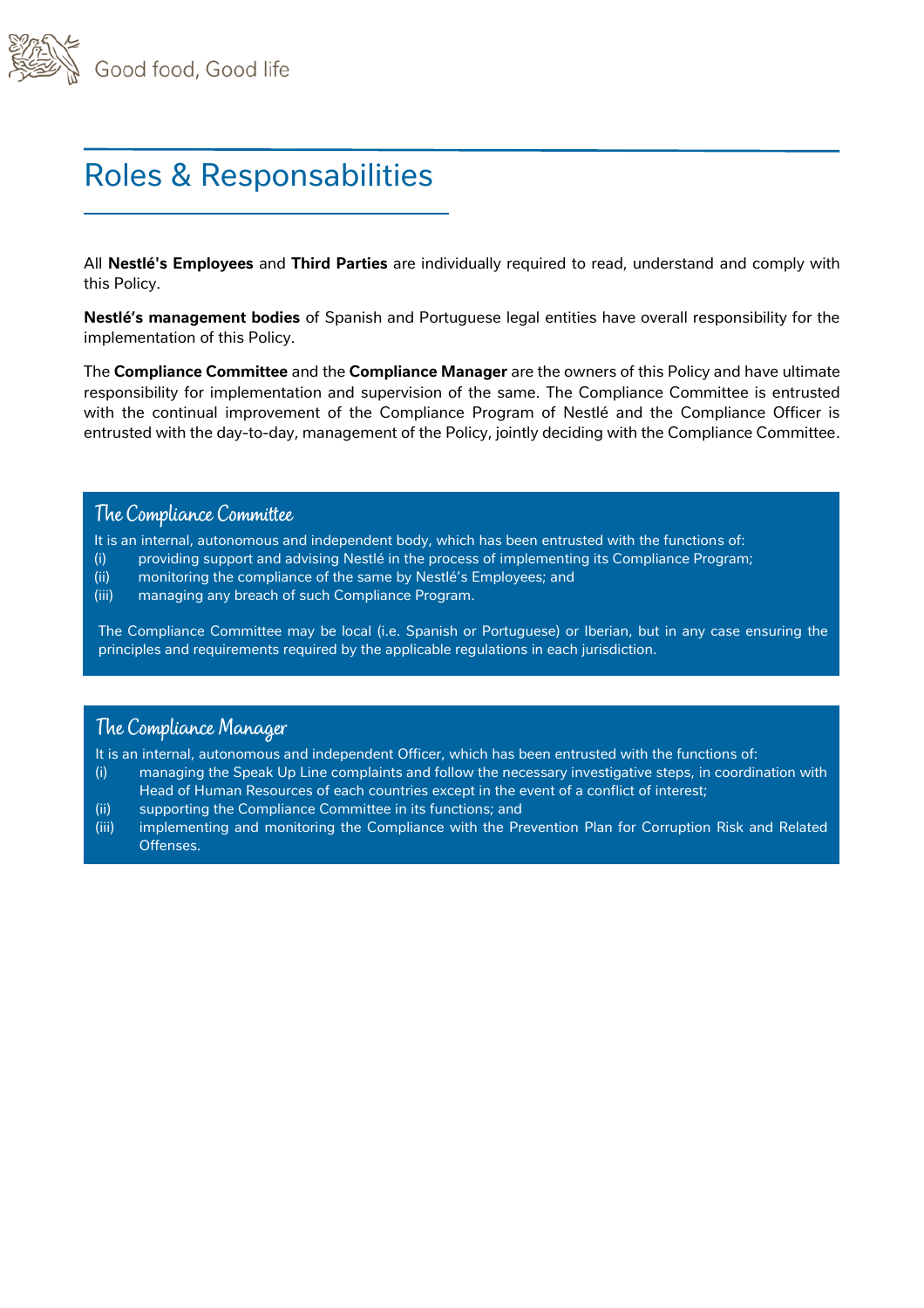# Final provisions

### **Questions and complaints**

All Nestlé's Employees, must promptly contact their superior, the Compliance Manager or the Compliance Committee when questions or doubts arise about this Policy.

Likewise, all Nestlé's Employees who suspect violations of this Policy must speak up and raise the issue to their superior, to the Compliance Manager or to the Head of HR.

For the purposes of raising complaints, namely on suspected violations of this Policy, Employees or Third Parties may use Nestlé's Whistleblowing Channel, **SPEAK UP** available to them. In no event shall Nestlé's Employees or Third Parties be subject to retaliation for good-faith reporting of suspected breaches of this Policy or for cooperating under this Policy.

#### **Complying with this Policy**

Nestlé will not tolerate violations of this Policy. Failure to comply with this Policy will result in appropriate disciplinary action which, depending on the circumstances, may include termination of employment or of the commercial relationship. Moreover, the commission of any of the general prohibitions set out in this Policy, may result in criminal liability of the relevant Nestlé legal entity and personal criminal liability of Nestlé's Employees +  $3^{RD}$  PARTIES involved in the infringement.

Nestlé will fully support any Nestlé's Employee or Third Party who declines an opportunity or advantage the securing of which would place Nestlé's ethical principles and reputation at risk. Nestlé will cooperate with any government investigation or enforcement action concerning an alleged violation of this Policy.

#### **Monitoring and continuous improvement**

Nestlé will periodically conduct internal or external audits or other reviews such as due diligence to certain Third Parties to assess the Compliance of the principles set out in this Policy.

This Policy is subject to continuous review and improvement.

#### **Related documents**

- Nestlé's Business Principles.
- Nestlé's Code of Business Conduct.
- Prevention Plan for Corruption Risk and Related Offenses (Portugal)

### **How can you access** Speak Up**?**

You can choose between using the web link, the QR code or calling the phone number and leaving a message. The handling procedure is the same.

**SPAIN -** [Web LINK](https://www.speakupfeedback.eu/web/A2VY73/es) **900 973 174 (Access Code 76260)**

**PORTUGAL -** [Web LINK](https://www.speakupfeedback.eu/web/A2VY73/pt) **800 831 528 (Access Code 81216)**

### Speak Up

### with all guarantees

- This system is managed by an external Service provider, which provides an additional guarantee in case, as whistleblower, you wish to remain **anonymous**.
- It guarantees the absolute **confidentiality** of both the reported facts, as well as the whistleblower and the denounced at all stages of the investigation.
- It guarantees the right to **non-retaliation** of the bona fide whistleblower.